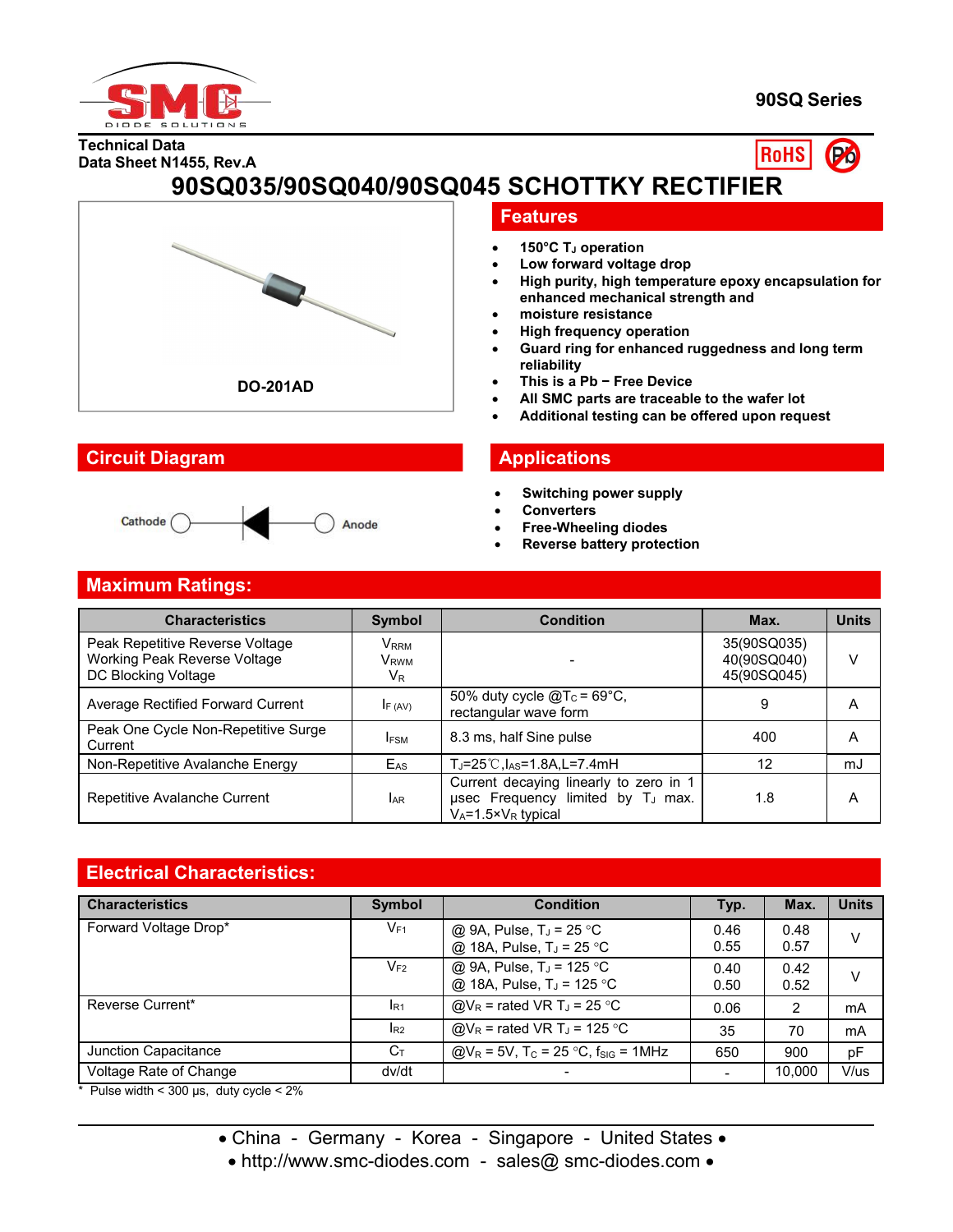

**Data Sheet N1455, Rev.A**

#### **90SQ Series**

**RoHS** Po

**Thermal-Mechanical Specifications:**

| <b>Characteristics</b>                            | Symbol         | <b>Condition</b> | <b>Specification</b> | Units         |
|---------------------------------------------------|----------------|------------------|----------------------|---------------|
| Junction Temperature                              |                |                  | $-55$ to $+150$      | $^{\circ}C$   |
| Storage Temperature                               | I stg          |                  | $-55$ to $+150$      | $^{\circ}C$   |
| Typical Thermal Resistance Junction to<br>Lead    | $R_{\theta$ JL | DC operation     |                      | $\degree$ C/W |
| Typical Thermal Resistance Junction to<br>Ambient | $R_{0,IA}$     | DC operation     | 44                   | $\degree$ C/W |
| Approximate Weight                                | wt             |                  | 1.02                 |               |

# **Ratings and Characteristics Curves**



# **Typical Forward Characteristics**

• China - Germany - Korea - Singapore - United States • • http://www.smc-diodes.com - sales@ smc-diodes.com •

# **Typical Reverse Characteristics**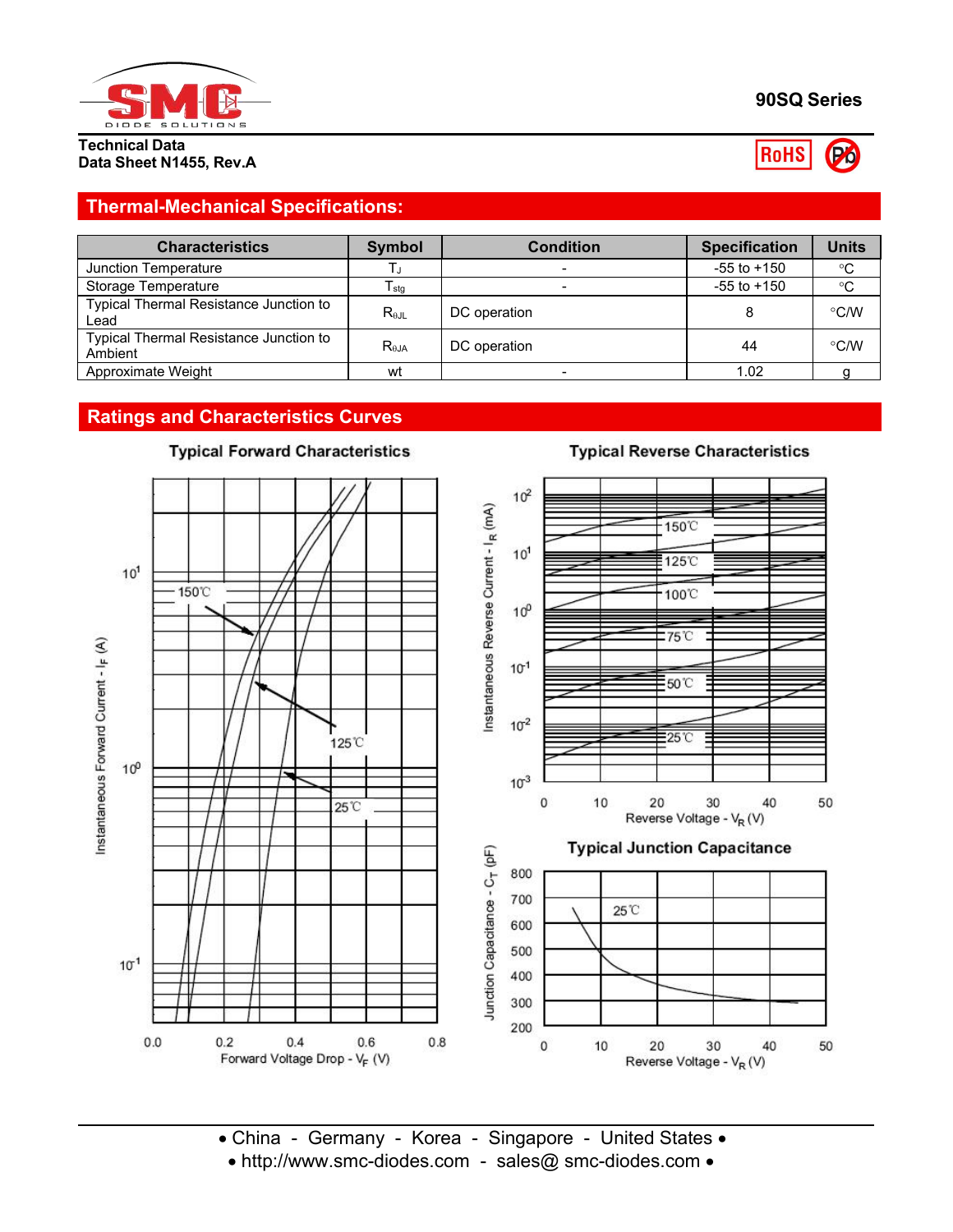

**Technical Data Data Sheet N1455, Rev.A**



#### **Mechanical Dimensions DO-201AD**



| <b>SYMBOL</b> |      |      | <b>Millimeters</b> |       | <b>Inches</b> |  |
|---------------|------|------|--------------------|-------|---------------|--|
|               | Min. |      | Max.               | Min.  | Max.          |  |
| A             |      | 25.4 |                    | 1.000 |               |  |
| B             |      | 8.50 | 9.50               | 0.335 | 0.374         |  |
| C             |      | 1.2  | 1.3                | 0.048 | 0.052         |  |
| D             |      | 5.0  | 5.6                | 0.197 | 0.220         |  |

#### **Ordering Information Marking Diagram**

| <b>Device</b> | <b>Package</b>               | <b>Shipping</b>   |                                    |
|---------------|------------------------------|-------------------|------------------------------------|
| 90SQ SERIES   | <b>DO-201AD</b><br>(Pb-Free) | 1250 $pcs /$ tape | 035<br>$\sigma$ :<br>$\frac{8}{9}$ |

For information on tape and reel specifications, including part orientation and tape sizes, please refer to our tape and reel packaging specification.



|--|

| 90SQ035   | = Part Name    |  |
|-----------|----------------|--|
| SSG       | $=$ SSG        |  |
| YY        | = Year         |  |
| <b>WW</b> | = Week         |  |
|           | $=$ Lot Number |  |

Cautions: Molding resin Epoxy resin UL:94V-0

## **Carrier Tape Specification DO-201AD**



| <b>SYMBOL</b> | <b>Millimeters</b> |       |  |  |
|---------------|--------------------|-------|--|--|
|               | Min.               | Max.  |  |  |
| A             | 9.50               | 10.50 |  |  |
| B             | 50.9               | 53.9  |  |  |
| Z             |                    | 1.20  |  |  |
|               | 5.60               | 6.40  |  |  |
| E.            |                    | 0.80  |  |  |
| $IL1-L2I$     |                    | 1.0   |  |  |